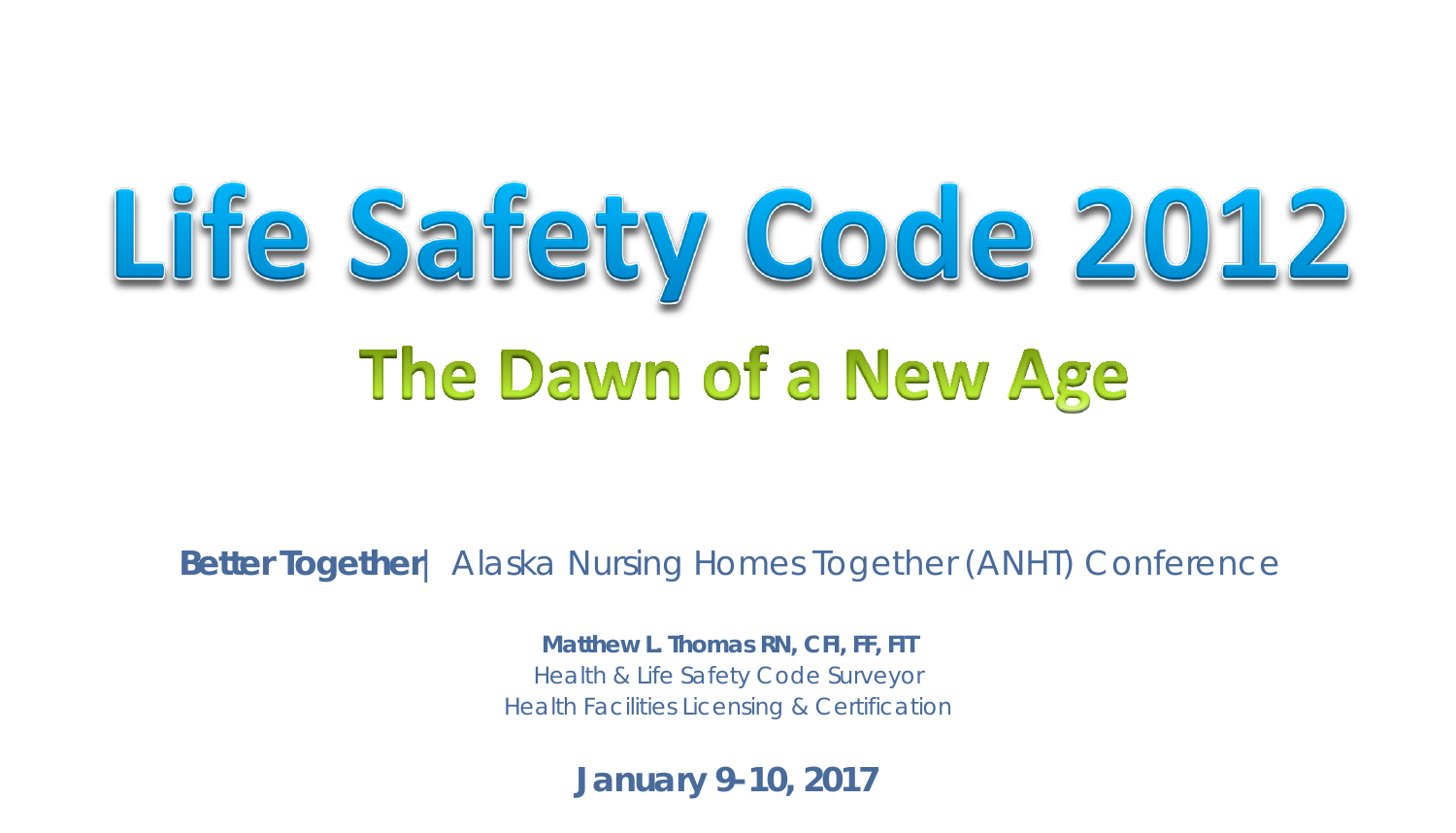#### Top LSC Citations (Alaska Only)

- **1. K62 (K353)** Inspection, Maintenance and Testing of Sprinkler Systems
- **2. K29 (K321)** Protection of Hazardous Areas (Laundry, Trash, Mechanical…)
- **3. K147 (K511)** Accordance with NFPA 70 & NFPA 54 (Fuel Gas Code)
- **4. K22 (K293)** Exit signs are displayed and illuminated in accordance to 7.10
- **5. K38 (K261)** Exit egress & discharged are marked, clear, level & accessible
- **6. K43 (K221/222)** Special locking arrangements
- **7. K106 & 146 (K914/918)** Testing & Maintenance of Generator Set





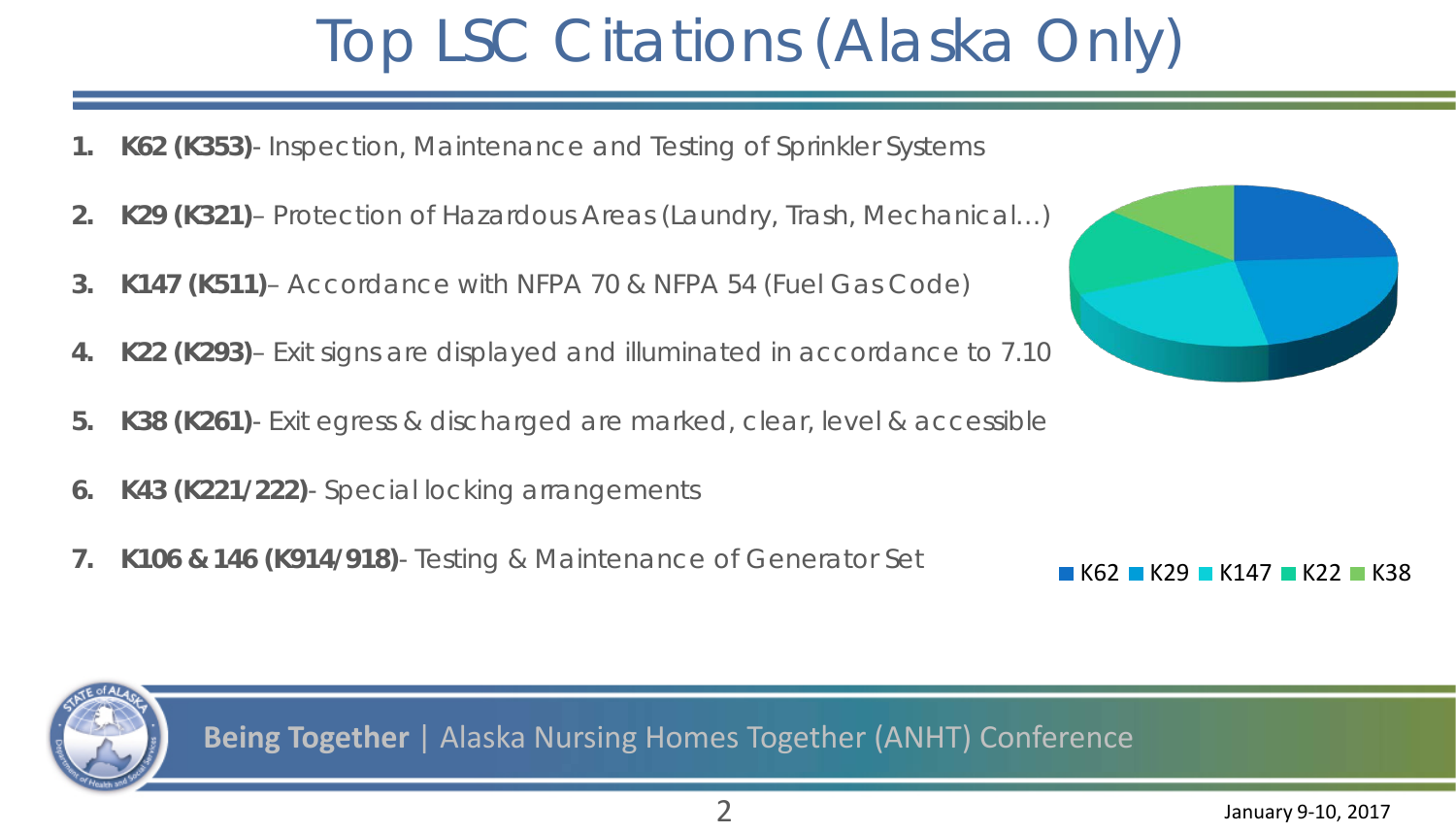#### Other Common Observations/Findings

- Improper Use of Power Strips / Extension Cords
- Insufficient and/or Absence of Documentation (Report: Corrections)
- Obstructed or Partially Impeded Exit Egress
- Emergency/Disaster Preparedness
- Staffing Roles & Responsibilities in the Absence of Director/Manager
- Medical Gas Storage
- Combustible Storage (AHJ to Determine)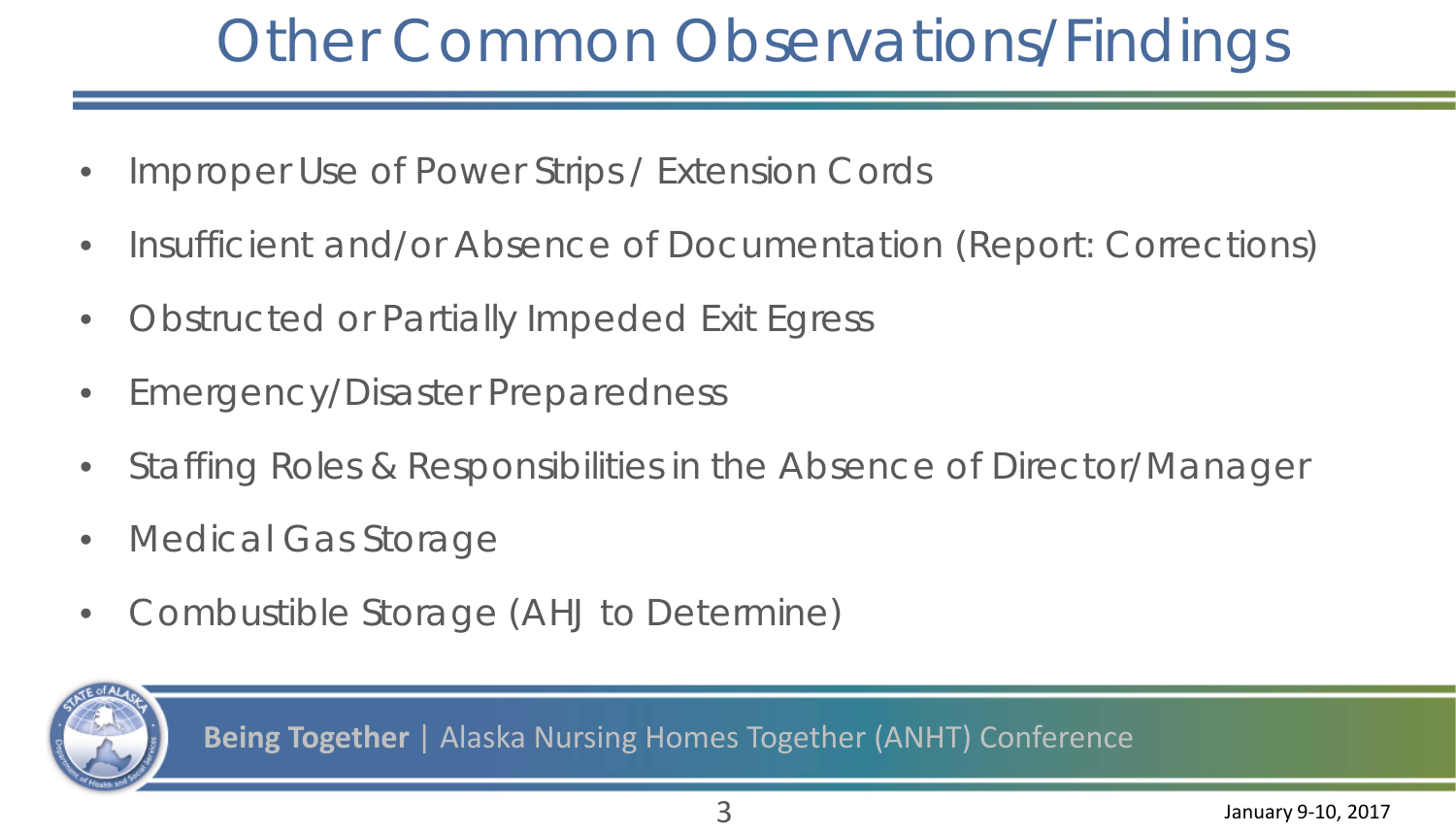#### Changes is Citation Labeling

The adoption of NFPA 101 (2012) has resulted in the revamping of the citation numbering system and the total amount of citations.

Many citations have been separated into several smaller and more specific tags.



Non-Accurate Numbers: Example Only



**Being Together** | Alaska Nursing Homes Together (ANHT) Conference

150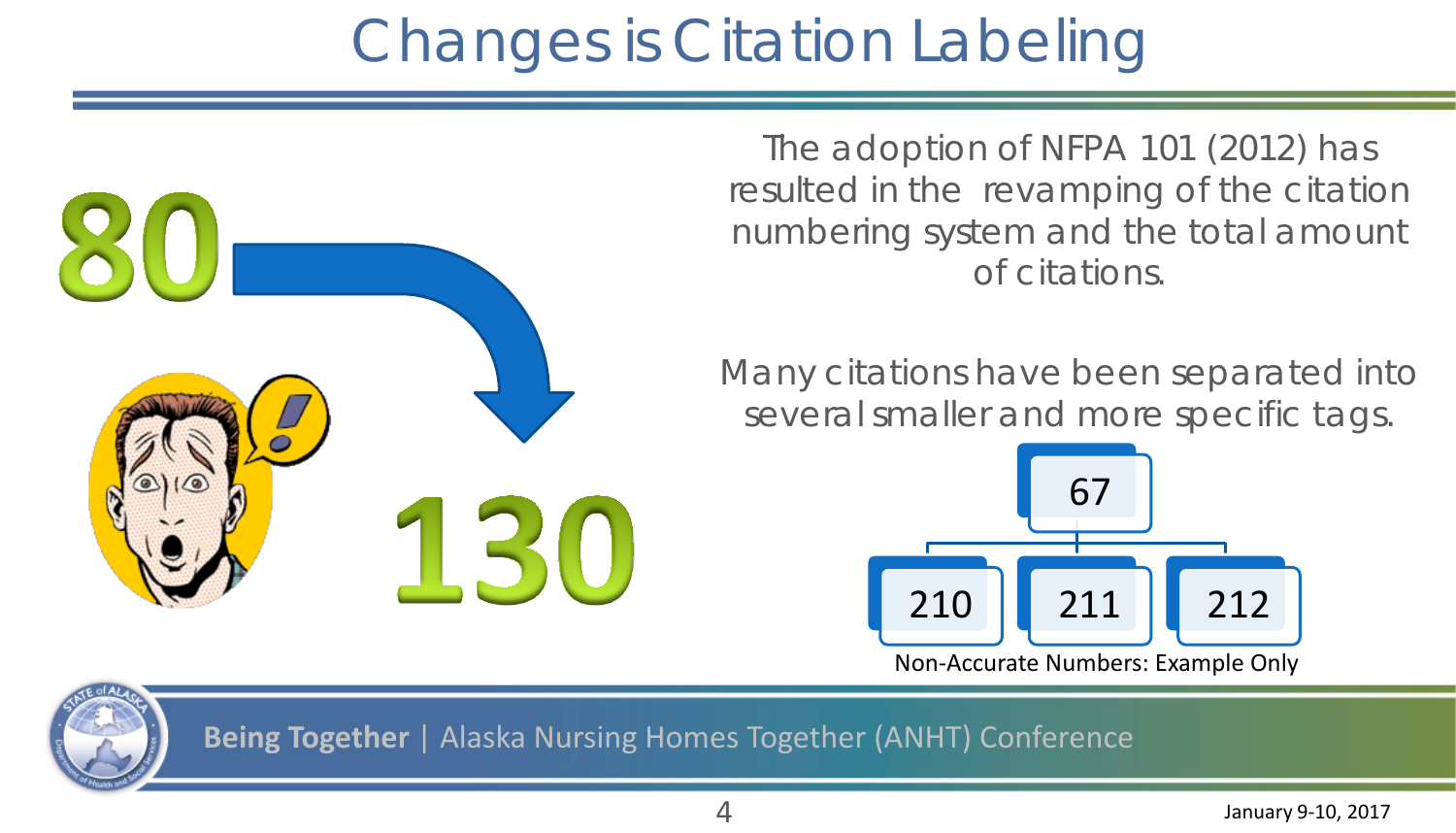#### Forms/Documents/Resources

• CMS-2786R – Contains all K-Tags with Description (Google: CMS2786R)

• HFL&C Website - <http://dhss.alaska.gov/dhcs/pages/hflc/default.aspx>

• DHSS - HFL&C for assistance with LSC requirements

• Facility Profile Form – Provides basic LSC demographics (construction type)

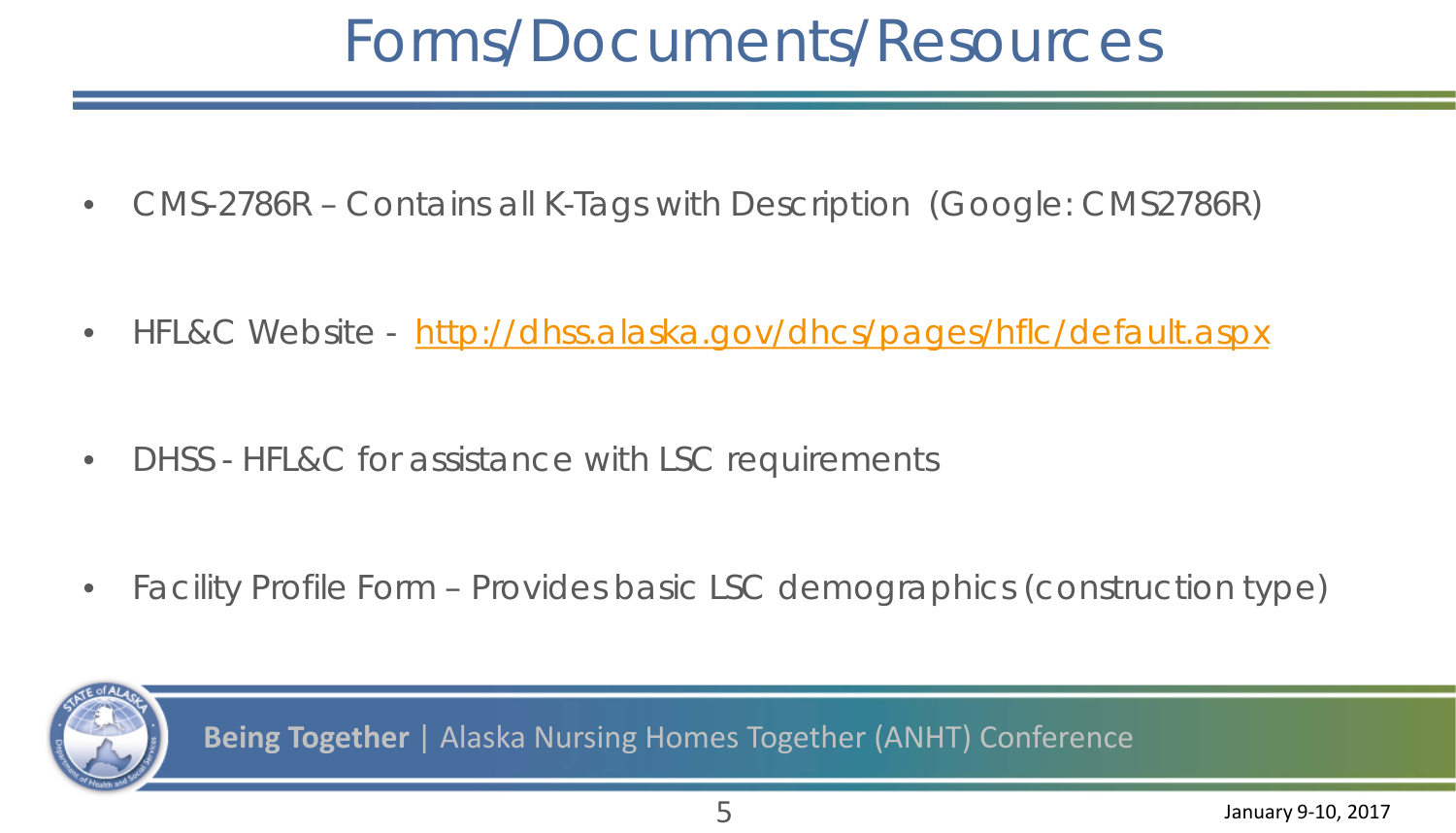#### Facility Map

- All Fire/Smoke Walls & Barriers
- Exit Locations
- Exit Egress
- Smoke Compartments & Sizes
- Hazardous Rooms & Sizes
- Suite Areas & Sizes